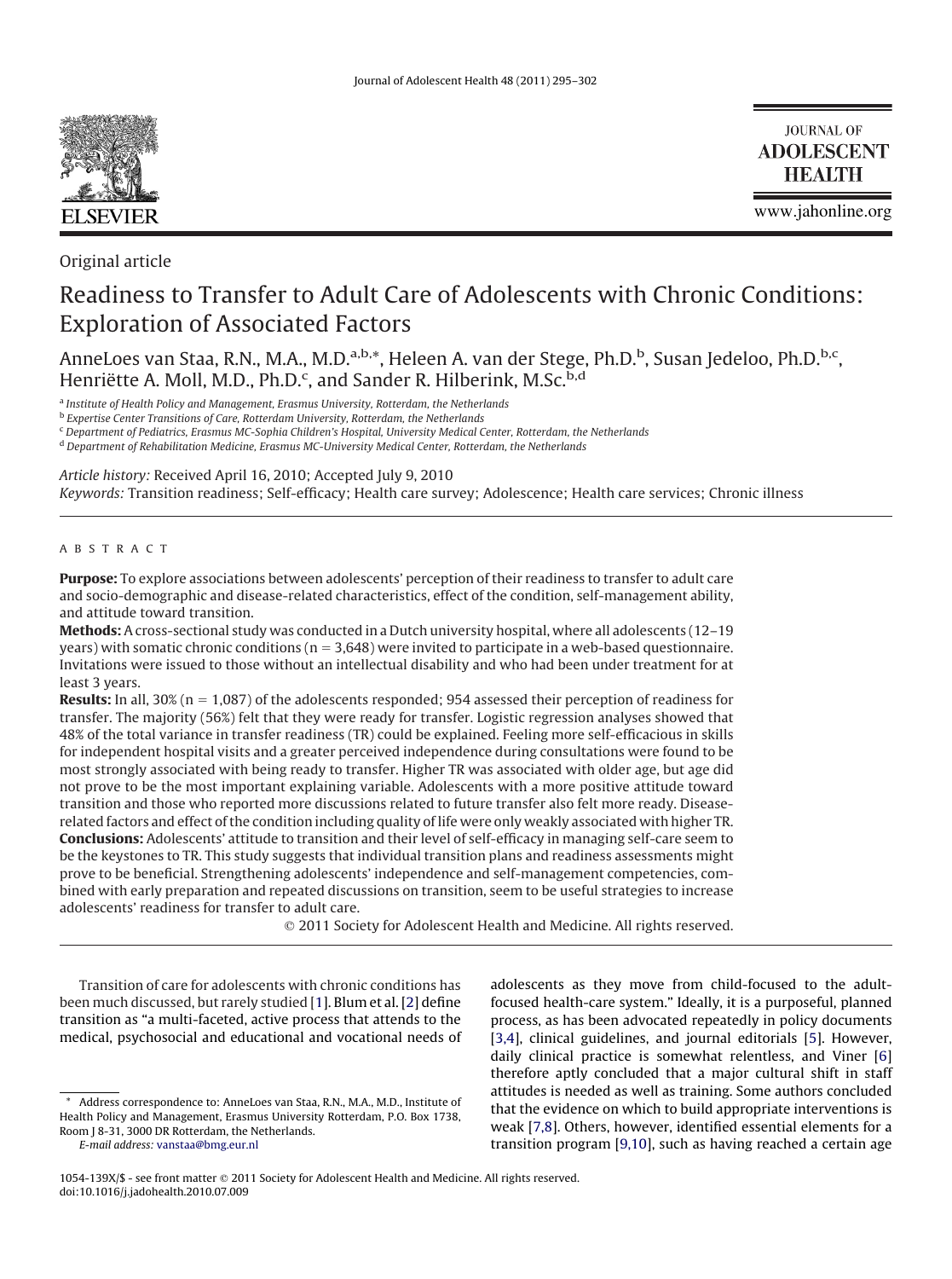and the availability of developmentally appropriate services, early start of preparation, coordination of care, and appointment of a specific key worker [\[10\]](#page-7-0). One of the most important elements is that young patients need to be trained and empowered to become effective partners in their own care [\[6\]](#page-7-0).

The term "transition" refers to the process before and after the event of "transfer", that is, the actual shift from pediatric to adult health care [\[11\]](#page-7-0). For the transfer to be successful, all partners involved need to be "ready". The process of "getting ready" then encompasses the specific decisions made and actions taken for building the capacity of the adolescent, the parents, and the providers to prepare for, to begin, to continue, and to finish the process of transition. There is no consensus on age limits for these stages. Chronological age, however, is not a sufficient criterion for transfer because physical and psychological criteria should be met as well [\[7,12\]](#page-7-0). A developmental perspective on adolescence provides a conceptual framework to better understand the young adult's readiness to engage in medical therapy [\[13\]](#page-7-0). However, concepts such as "developmental readiness" and "social maturity" are difficult to operationalize. Only a few empirical studies have explored the factors which are indicative of readiness for transfer and the method by which readiness could be assessed  $[14-16]$ .

The Pediatrics Consensus statement [\[3\]](#page-7-0) proposes that the timing of the transfer should depend on developmental readiness, complexity of health problems, characteristics of the adolescent and family, and the availability of skilled adult health providers. Practitioners have elaborated on this, suggesting that patients should be able to self-manage care as well as understand their disease process [\[11,17\]](#page-7-0). Self-care responsibility may be a better predictor of readiness to transfer as compared with level of knowledge or age [\[12\]](#page-7-0). Therefore, one's socio-demographic characteristics, severity and effect of the chronic condition, ability to self-manage the condition, and attitude toward the transition process are potentially relevant for transfer readiness (TR). Good self-management in chronic care requires a high level of self-efficacy [\[18\]](#page-7-0). Bandura [\[19\]](#page-7-0) defines self-efficacy as one's belief in their own capabilities to organize and execute the courses of action required to produce the given attainments.

Most studies aimed at improving transitional services focus on specific diseases, disregarding the common challenges that adolescents with all kinds of chronic conditions face [\[20,21\]](#page-7-0). Moreover, the prevailing perspective is that of health care providers [\[7\]](#page-7-0); young people's voices on what facilitates successful transition are largely absent, with some exceptions [\[22–24\]](#page-7-0).

The present study was concerned with the adolescents' personal views on their own self-management competencies and their readiness to transfer. In a large sample of adolescents with all kinds of chronic conditions, we explored the associations between adolescents' perception of their TR and the following factors: (a) socio-demographic characteristics, (b) disease-related factors, (c) effect of the condition, (d) self-management ability, and (e) attitude toward transition.

# **Methods**

#### *Participants*

The target group was selected from the hospital database, which consisted of all adolescents who were aged 12–19 years and who in mid-2006 were under active long-term treatment for a somatic chronic condition either in the Department of Pediatrics or

the Department of Pediatric Surgery at the Erasmus MC-Sophia Children's Hospital. Inclusion criteria included the following:

- Before July 1, 2006, the adolescent should have been under treatment for  $>$ 3 years;
- The adolescent should have made outpatient visits and/or should have been hospitalized for at least three times in these 3 years.

Adolescents were excluded in cases where transfer to adult care had already been performed or when they had a documented diagnosis of intellectual impairment.

At the time of the research (between October and December, 2006), no transitional programs were conducted in the hospital, except for hemophilia patients. Preparation for transition and collaboration with adult health care was virtually nonexistent. Transfer usually took place at approximately 18 years of age.

Ethical approval for the study was obtained from the Erasmus MC Medical Ethics Review Board. Participants were assured of confidentiality and the data were processed anonymously. The researchers had no access to the medical records of the participants. Eligible adolescents and their parents received written information regarding the study and the adolescents were invited to complete a web-based questionnaire, which was accessible for 3 months using a unique code on a secured Internet site.

Response postcards were included to encourage adolescents to state the reasons because of which they did not qualify for the study, if this should be the case, or to provide an explanation as why they did not wish to participate in the study. All adolescents received a reminder after 3 weeks. There was no financial remuneration; however, the participants were involved in a lottery for two iPods and a cell phone.

# *Measures*

The questionnaire measured the following five domains: sociodemographic characteristics, variables related to disease and health care, effect of the chronic condition (including quality of life), self-management, and attitude toward transition. [Table 1](#page-2-0) shows variable descriptions, data sources, and number of items. The questionnaire was built on findings from a literature review, extensive data-analysis of our previously conducted interviews with chronically ill youth [\[25\]](#page-7-0), and pilot tests of the draft questionnaire in face-to-face interviews with five adolescents and four parents.

#### *Outcome variable*

Adolescents' perception of TR was assessed by a single question "Do you think that you are ready to transfer to adult care?" (range:  $1 = no$ , definitely not;  $2 = no$ , probably not;  $3 = yes$ , probably;  $4 =$  yes, definitely).

## *Socio-demographic characteristics*

Data of the participants' age, gender, and medical diagnosis (International Statistical Classification of Diseases and Related Health Problems [ICD-9 CM]) were retrieved from the hospital database. Because ethnicity is not recorded there, two researchers [A.v.S.; H.v.d.S.] classified the family names into Dutch versus non-Dutch using the Dutch Databank of Surnames. Educational level and type of education (regular vs. special education for the physically-disabled) were obtained through the questionnaire.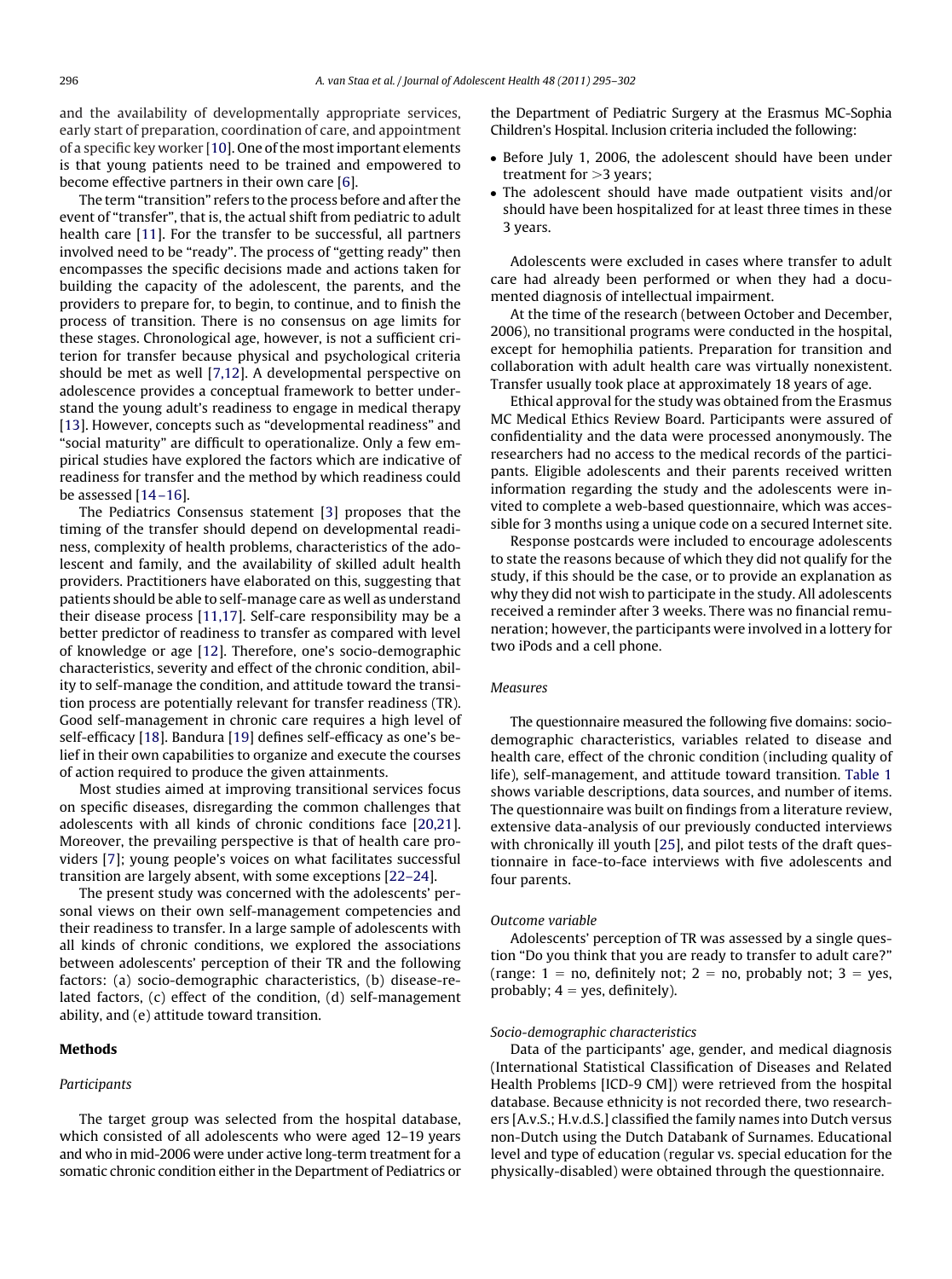<span id="page-2-0"></span>Overview of measurement instruments per variable and domain ( $n = 938$ )

| Variable                                                           | Source <sup>a</sup> | No. of items   | Cronbach's $\alpha$ | Theoretical range <sup>b</sup> | Actual range | Mean $(SD)$ |
|--------------------------------------------------------------------|---------------------|----------------|---------------------|--------------------------------|--------------|-------------|
| Disease-related factors                                            |                     |                |                     |                                |              |             |
| Hospital admissions in past 3 years                                | DB                  |                |                     |                                | $0 - 138$    | 4.5(9.2)    |
| Outpatient visits in past 3 years                                  | <b>DB</b>           |                |                     | $\geq$ 3                       | $3 - 146$    | 16.9(15.7)  |
| Number of different outpatient departments visited in past 3 years | DB                  |                |                     |                                | $1 - 15$     | 3.1(2.2)    |
| Prescribed medications, diet, or exercise                          | Q                   |                |                     | $0 - 1$                        | $0 - 1$      | .6(.5)      |
| Diagnosis after age of 6                                           | Q                   |                |                     | $0 - 1$                        | $0 - 1$      | .3(.5)      |
| Presence of physical limitations (AVO-99)                          | Q                   | 10             | .90                 | $10 - 40$                      | $10 - 34$    | 11.0(3.2)   |
| <b>Effect of condition</b>                                         |                     |                |                     |                                |              |             |
| School/work absenteeism due to illness                             | Q                   |                |                     | $1 - 5$                        | $1 - 5$      | 1.9(.9)     |
| Burden of visibility of condition                                  | Q                   | $\overline{2}$ | .81                 | $2 - 10$                       | $2 - 10$     | 4.6(2.1)    |
| General Health score                                               | Q                   |                |                     | $1 - 5$                        | $1 - 5$      | 3.6(1.0)    |
| KIDSCREEN-10 (General health-related quality of life)              | Q                   | 10             | .83                 | $0 - 100$                      | $15 - 100$   | 77.0(16.3)  |
| DISABKIDS-Short Form (impact of disease on well-being)             | Q                   | 10             | .80                 | $0 - 100$                      | $16 - 100$   | 80.3 (15.9) |
| Self-management                                                    |                     |                |                     |                                |              |             |
| Self-efficacy in coping with condition                             | Q                   | 8              | .77                 | $8 - 32$                       | $8 - 32$     | 26.8(4.0)   |
| Self-efficacy in knowledge about condition                         | Q                   | 10             | .77                 | $10 - 40$                      | $13 - 40$    | 32.5(4.8)   |
| Self-efficacy in skills for independent hospital visits            | Q                   | 11             | .88                 | $11 - 44$                      | $11 - 44$    | 35.1(6.0)   |
| Independent behavior during last consultation                      | Q                   |                | .56                 | $0 - 7$                        | $0 - 7$      | 2.5(1.5)    |
| General score of independence during consultations                 | Q                   |                |                     | $1 - 10$                       | $1 - 10$     | 7.1(2.0)    |
| Attitude toward transition                                         |                     |                |                     |                                |              |             |
| Attitude toward transition                                         | Q                   | 4              | .70                 | $4 - 20$                       | $4 - 20$     | 12.0(3.5)   |
| Transition of care often discussed during consultations            | Q                   |                |                     | $1 - 5$                        | $1 - 5$      | 1.6(1.0)    |
| Importance of discussing transitional care during consultations    | Q                   |                |                     | $1 - 5$                        | $1 - 5$      | 3.2(1.2)    |

<sup>a</sup> DB = electronic hospital database;  $Q =$  questionnaire.

**b** Scores are arranged so that a higher score on each variable indicates a better outcome or more absenteeism, self-efficacy, quality of life, etc.

# *Disease-related factors*

Numbers of outpatient visits, hospital admissions, and the various outpatient departments visited between July 1, 2003 and June 30, 2006 were retrieved from the hospital database. Adolescents provided information related to any prescribed medication, diet, or exercises. They were also asked to assess the presence of physical limitations in mobility including independence in activities of daily living. The original 10-item scale (AVO-99 [\[26\]](#page-7-0)) was dichotomized and in cases where any physical limitations were present, it was recorded as one.

#### *Effect of the chronic condition*

General health status, absenteeism from school or work because of illness in the past year, and the burden of the visibility of their condition were rated using 5-point Likert scales. Health-related quality of life was assessed by using the self-report versions of KIDSCREEN [\[27\]](#page-7-0) and DISABKIDS [\[28\]](#page-7-0). The KIDSCREEN-10 Index provides a one-dimensional global health-related quality of life index with good internal consistency ( $\alpha$  = .82) and good testretest reliability  $(r = .73;$  intraclass correlation coefficient  $[ICC] =$ .72) [\[27\]](#page-7-0). DISABKIDS Short-Form measures general quality of life and the level of distress caused by a chronic disease (impact on well-being). It consists of twelve 5-point Likert-scaled items which were assigned to the following three domains: mental, social, and physical. Two items related to the impact of medication use were excluded in the present analysis because not all respondents had a medication regimen. The remaining 10 items were combined to produce a total score and this scale was found to have good internal consistency ( $\alpha$  = .84) [\[28\]](#page-7-0).

#### *Ability for self-management*

Ability for self-management was measured through assessing self-efficacy and independent behaviors. Validated instruments measuring self-efficacy in adolescents with a variety of chronic conditions were not available. Instead, items from available selfefficacy instruments for diabetes [\[29\]](#page-7-0), arthritis, [\[30\]](#page-7-0) and sickle

cell disease were selected[\[31\]](#page-7-0). These items were supplemented with items from readiness assessments available on the Internet in 2006, such as the California Healthy and Ready To Work (CHRTW) Transition Assessment Tool [\[32\]](#page-7-0). Bandura's Guide was used for framing of the self-efficacy questions (How confident are you that you could successfully perform this task?) [\[33\]](#page-7-0). After preliminary testing of the formulations and response categories in face-to-face interviews, a final self-efficacy instrument was constructed to measure the following three nondisease-specific domains [\(Table 2\)](#page-3-0): (1) coping with the condition (8 items), (2) knowledge of the condition (10 items), and (3) skills for independent hospital visits (11 items). Adolescents rated their self-efficacy on a 4-point Likert scale ( $1 =$  no, certainly not;  $4 =$  yes, certainly).

Adolescents rated their general independence during hospital consultations using a visual analogue scale (range: 1–10). They assessed independent behaviors (such as actively participating in treatment decisions, talking to the doctor on your own) during their last consultation using a dichotomous 7-item scale.

#### *Attitude toward transition*

Four quotes, taken from adolescents' interviews [\[25\]](#page-7-0), were presented to assess attitude toward transition: "*It is a normal part of growing up"; "I am very concerned about having to leave Sophia Children's Hospital"; "I am rather looking forward to leave the Children's Hospital";* and *"I do not really care where I am being treated."* Responses were scored on a 5-point Likert scale (1 totally disagree;  $5 =$  totally agree), a higher score indicating a more positive attitude. Adolescents also stated on a 5-point Likert scale how often transition of care was being discussed during consultations and how important they considered it to be.

## *Data analysis*

Data were analyzed using SPSS 17.0 (SPSS Inc., Chicago, IL). Descriptive statistics were applied. Reliability (Cronbach's alpha)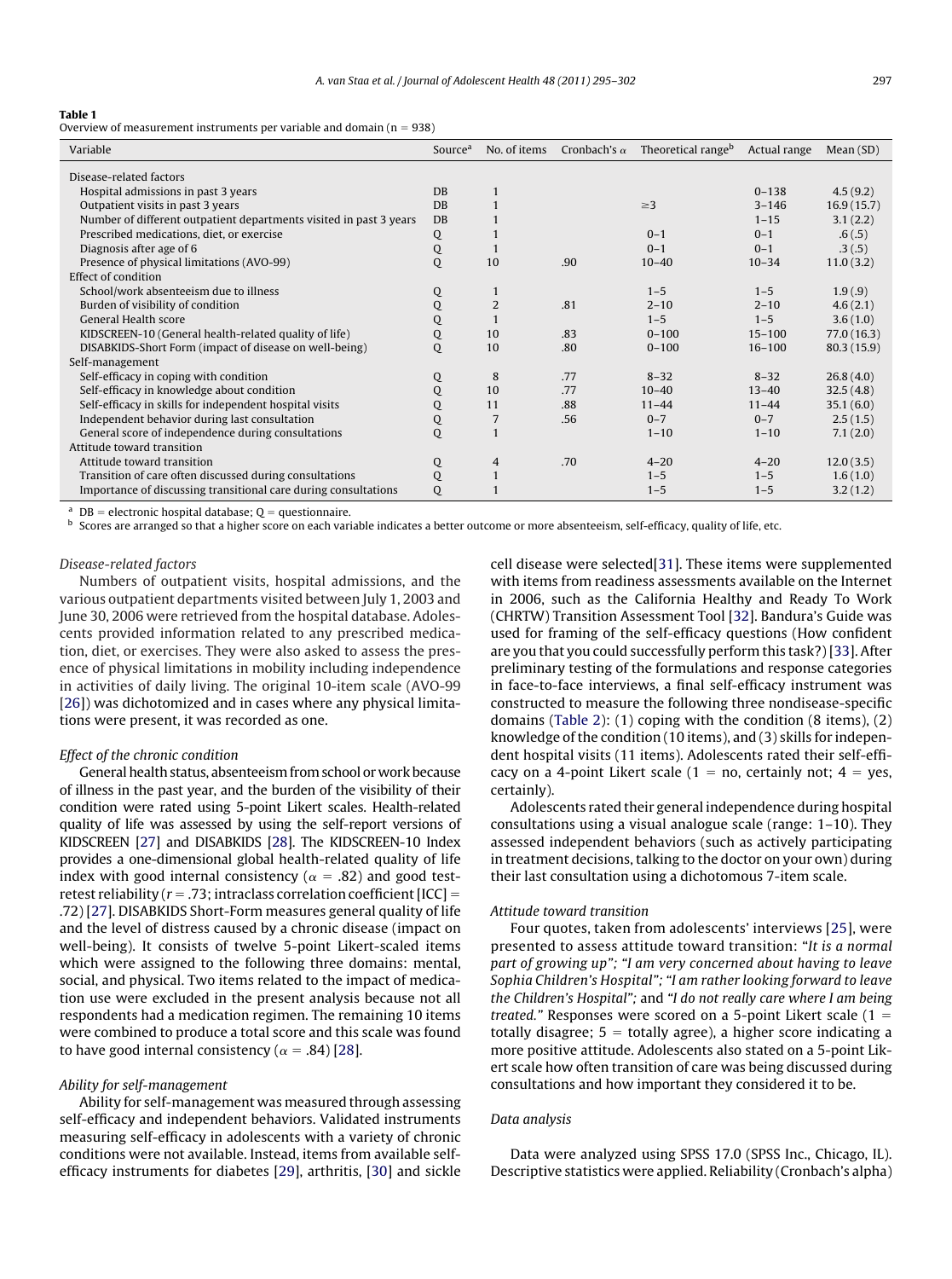<span id="page-3-0"></span>Self-efficacy scales used in the study  $(n = 954)$ 

|                                                                                                           | Mean (SD)  | Cronbach's $\alpha$ |
|-----------------------------------------------------------------------------------------------------------|------------|---------------------|
| Self-efficacy in coping with condition                                                                    |            | .77                 |
| I am convinced that                                                                                       |            |                     |
| I could manage to tell new classmates or friends about my condition                                       | 3.36(.87)  |                     |
| I could manage to explain my teacher or boss about my condition                                           | 3.49(.76)  |                     |
| I could manage to tell my parents or friends about being bullied                                          | 3.37(0.76) |                     |
| I could manage to tell my teacher or boss if I would be bullied                                           | 3.23(.81)  |                     |
| I could handle the fact that people may treat me "differently"                                            | 2.86(.96)  |                     |
| I can live with the knowledge that I will have my illness or disability for the rest of my life           | 3.31(.88)  |                     |
| I can accomplish as much as other people with the same illness or disability                              | 3.62(.68)  |                     |
| I can accomplish as much as other people without an illness or disability                                 | 3.51(.77)  |                     |
| Self-efficacy in knowledge of condition                                                                   |            | .77                 |
| I am convinced that                                                                                       |            |                     |
| I can clearly describe the future consequences of my illness or disability                                | 3.16(.81)  |                     |
| I know how to reach the doctor or nurse, if necessary                                                     | 3.20(.85)  |                     |
| I can tell which doctor or nurse at Sophia's takes care of me                                             | 3.36(.87)  |                     |
| I know which regimen the doctor has prescribed me (e.g., medications, diet or other lifestyle advice)     | 3.47(0.79) |                     |
| I could explain precisely what my regimen is for                                                          | 3.39(0.75) |                     |
| I realize the future and present consequences of not adhering to my regimen now                           | 3.31(.85)  |                     |
| I am capable of looking for information about my illness or disability myself (books, Internet, leaflets) | 3.43(.84)  |                     |
| I would recognize signs of health decline or of complications of my illness or disability                 | 3.21(.86)  |                     |
| I know at what intervals I must go back to the hospital for check-ups                                     | 3.51(.75)  |                     |
| I know what happens when I will transfer to adult care                                                    | 2.46(1.03) |                     |
| Self-efficacy in skills for independent hospital visits                                                   |            | .88                 |
| I am convinced that                                                                                       |            |                     |
| I could talk with the doctor on my own                                                                    | 3.27(.81)  |                     |
| I could make hospital appointments on my own                                                              | 2.98(.95)  |                     |
| I could manage to travel to the hospital on my own                                                        | 2.58(1.14) |                     |
| I could explain the doctor how I feel and what my needs are                                               | 3.48(.66)  |                     |
| I could answer all questions of the doctor myself                                                         | 3.38(.69)  |                     |
| I would dare ask the doctor anything, even about my private matters                                       | 3.06(.86)  |                     |
| I would dare ask the doctor explain things until I understand it all                                      | 3.39(0.72) |                     |
| I would dare confess to the doctor that I did not stick to my regimen or hospital appointments            | 3.20(.74)  |                     |
| I could deal with it if the doctor should criticize me                                                    | 3.19(0.77) |                     |
| I would dare tell the doctor if I should disagree with her or him                                         | 3.23(.76)  |                     |
| I could explain to others what we discussed in the consultation room                                      | 3.29(0.77) |                     |

of scales was calculated. All tests were two-tailed, and *p* values of  $<$ .05 were considered to be statistically significant. Next, univariate odds ratios were calculated to explore which measures in the domains were significantly associated with the outcome variable: an adolescent's TR ( $0 =$  definitively or probably not ready;  $1 =$  definitively or probably ready). All variables were then entered into multivariate logistic regression analyses. Odds ratios and 95% confidence intervals were calculated for all models. Nagelkerke  $R^2$  was used to express the explained variance in each domain. The regression models analyzed the five domains separately. In the final combined model, only significant variables ( $p < .05$ ) were included. Finally, multicollinearity was checked calculating the Variance Inflation Factor (VIF) by means of multivariate analysis.

# **Results**

# *Study population*

Of the original sample of 3,861, a total of 213 subjects were not included in the study because they either met the exclusion criteria (179 intellectual disabilities; four already transferred) or inadvertently did not receive the letter ( $n = 30$ ). Therefore, a total of 3,648 formed the study population (Figure 1). A response was received from 1,318 adolescents (36.1%). However, 231 of them returned the response card explaining why they could not participate in the study: of these, 144 (62.3%) claimed they were

not chronically ill. Of the 1,087 questionnaires received from the adolescents (29.8%), 133 were excluded because they were incomplete, leading to a total of 954 valid questionnaires. The number of nonresponders was 2,330 (63.9%). Analyses revealed that nonresponders were more frequently males and



**Figure 1.** Study population.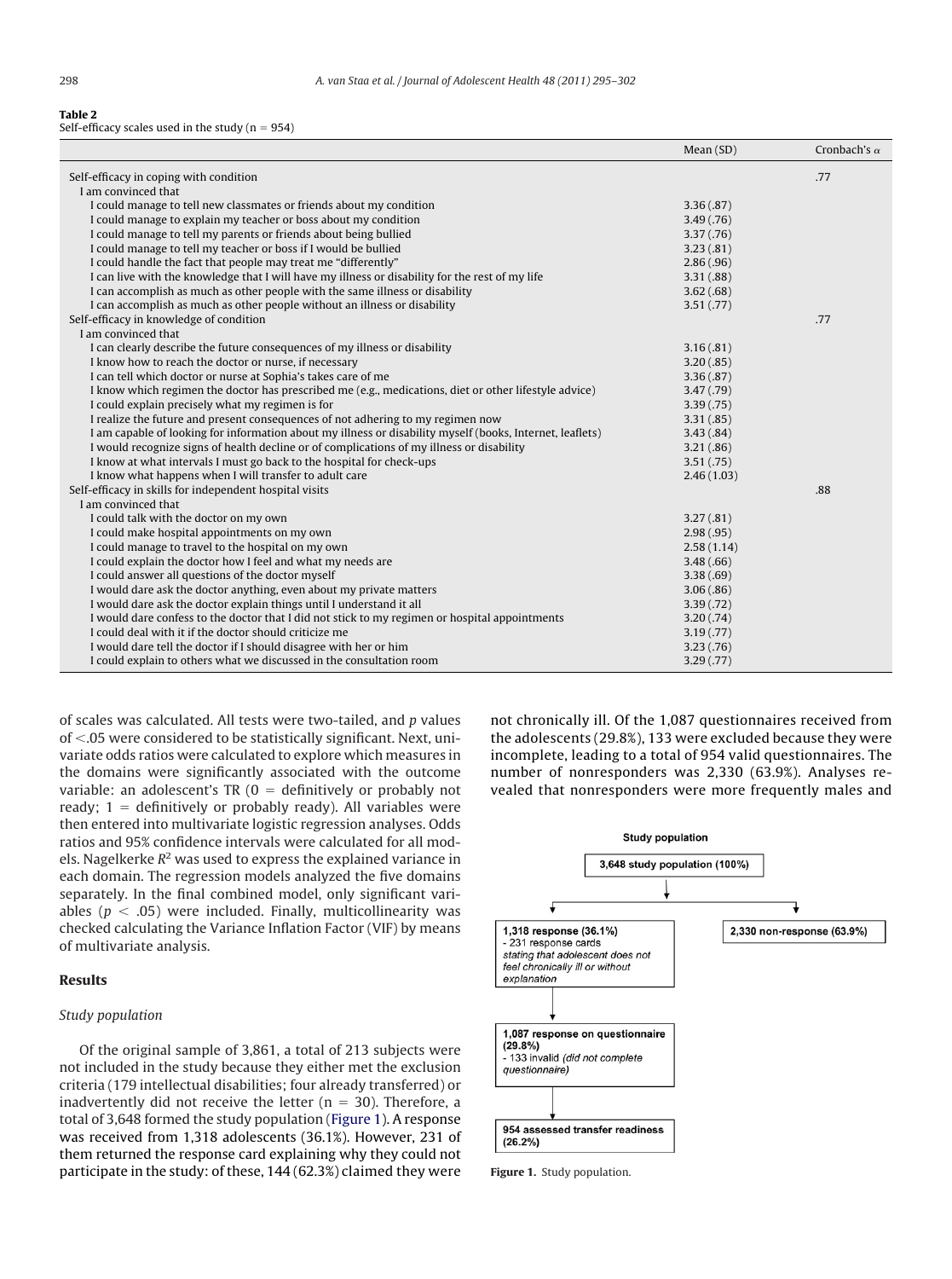Adolescents' socio-demographic and disease-related characteristics ( $n = 954$ , unless indicated)

|                                                                       | Source <sup>a</sup> | n          | %            |
|-----------------------------------------------------------------------|---------------------|------------|--------------|
| Socio-demographic characteristics                                     |                     |            |              |
| Gender                                                                | <b>DB</b>           |            |              |
| Girls                                                                 |                     | 536        | 56.2         |
| Boys                                                                  |                     | 418        | 43.8         |
| Age                                                                   | <b>DB</b>           |            |              |
| $12-15$ yrs                                                           |                     | 585        | 61.3         |
| $16-19$ yrs                                                           |                     | 369        | 38.7         |
| Ethnicity                                                             | <b>DB</b>           |            |              |
| Dutch surname                                                         |                     | 827        | 86.7         |
| Non-Dutch surname                                                     |                     | 127        | 13.3         |
| Level of education ( $n = 942$ )                                      | Q                   |            |              |
| Lower/middle                                                          |                     | 526        | 55.8         |
| Higher                                                                |                     | 416        | 44.2         |
| Type of education ( $n = 946$ )                                       | O                   |            |              |
| Mainstream                                                            |                     | 852        | 90.1         |
| Special                                                               |                     | 94         | 9.9          |
| Disease-related factors                                               |                     |            |              |
| Hospital admissions in past 3 years                                   | DB                  |            |              |
| 0                                                                     |                     | 233        | 24.4         |
| $1 - 5$                                                               |                     | 510        | 53.5         |
| >6                                                                    |                     | 211        | 22.1         |
| Outpatient visits in past 3 years                                     | <b>DB</b>           |            |              |
| < 12                                                                  |                     | 484        | 50.7         |
| $13 - 24$<br>>25                                                      |                     | 275<br>195 | 28.8<br>20.4 |
|                                                                       | <b>DB</b>           |            |              |
| Number of different outpatient departments<br>visited in past 3 years |                     |            |              |
| 1                                                                     |                     | 254        | 26.6         |
| $2 - 5$                                                               |                     | 569        | 59.6         |
| >6                                                                    |                     | 131        | 13.8         |
| Prescribed medications, diet, or exercise                             | 0                   |            |              |
| Yes                                                                   |                     | 602        | 63.1         |
| N <sub>0</sub>                                                        |                     | 352        | 36.9         |
| Diagnosis after age of 6                                              | $\mathbf{O}$        |            |              |
| Yes (i.e. diagnosed between age 6-16)                                 |                     | 290        | 30.4         |
| No (i.e. diagnosed at birth/during first 5 years)                     |                     | 664        | 69.6         |
| Presence of physical limitations (AVO-99)                             | 0                   |            |              |
| Yes                                                                   |                     | 271        | 28.4         |
| No                                                                    |                     | 683        | 71.6         |
|                                                                       |                     |            |              |

<sup>a</sup> DB = electronic hospital database;  $Q$  = questionnaire.

had non-Dutch surnames, in addition, they were older and were less frequent visitors at the hospital (outpatient department and hospital admissions) as compared with responders  $(p < .05)$ .

Table 3 presents participants' characteristics. Mean age was 15.5 years (SD: 1.9); females predominated in this study; 13.3% of the participants had a non-Dutch surname. Over 90% of them lived with their parents or guardians. In all, 45% of them attended higher levels of education and 9.9% received special education for the physically disabled.

Congenital anomalies and conditions originating in the perinatal period (26.7%); neoplasms (12.7%), endocrine, nutritional, metabolic diseases, and immunity disorders (11.8%); diseases of the nervous system and sense organs (11.4%); and diseases of the musculoskeletal system and connective tissue (10.2%) were the five largest diagnostic categories (ICD-classification) in the sample.

# *Transfer readiness*

About 56% of the 954 respondents perceived themselves to be "probably" (38.1%) or "definitely" (18.1%) ready to transfer to adult care (mean: 2.6; SD: .9). Univariate associations between TR and variables in the five domains are presented in [Table 4.](#page-5-0)

With respect to socio-demographic variables, TR was found to be positively associated with age: the older the adolescent, the higher the TR, and regarding gender boys exhibited more readiness than girls. Twelve-year-olds scored TR with a mean of 2.0 (SD: .9); the 18-year-olds with 3.2 (SD: .8). However, 25.7% of those aged 16 –19 years felt not yet ready to transfer as compared with 55.2% of those aged 12–15 years.

Associations between TR and disease-related variables were relatively weak; however, having a physical limitation or a therapeutic regimen, reporting a higher absenteeism from school, and a higher burden of the visibility of the condition were all associated with lower TR. A higher general health score and a higher quality of life (as measured with DISABKIDS) were associated with higher TR. TR scores did not differ between the five major ICD-9 groups.

#### *Self-management*

The 29-item self-efficacy questionnaire consisted of three factors explaining 41.8% of the variance, and showed good sampling adequacy in confirmative factor analyses (Kaiser-Meyer-Olkin [KMO] .90;  $p < .001$ ]. The reliability of the three scales was good,  $\alpha$  ranging from .77 to .88 [\(Table 2\)](#page-3-0). Among the different scales used in this study, only the scale "Independent behavior during last consultation" had a moderate reliability ( $\alpha = .56$ ) [\(Table 1\)](#page-2-0). All self-management measures were reported to be strongly associated with TR [\(Table 4\)](#page-5-0).

Adolescents' general attitude toward transition was found to be moderately positive. Three quarters (75.5%) of the study group responded positively to the statement that transition is "a normal part of growing up." Nonetheless, 70.2% indicated they were not looking forward to the prospect and admitted to being concerned about transition to a little or even a large extent. Only 28.6% stated they were not (at all) concerned about transition. The attitude toward transition scale showed reasonable internal consistency ( $\alpha$  = .70) and was positively associated with higher TR. The issue of future transfer to adult care was found to be not discussed much during consultations: 65.3% stated it is never discussed, 20.3% sometimes, 6.9% regularly, and only 7.4% claim transfer is discussed (very) often. This factor was found to be associated with age—the older the participant, the more frequently the issue was discussed. Nevertheless, 45.8% of the participants considered discussing this issue as (very) important; 29.0% reported it as not being important (at all). There was a positive association between frequency of discussion and TR.

This was further investigated in the logistic regression analysis.

# *Multivariate associations*

Logistic regression analyses ( $n = 938$ ) explored the influences of all variables in the five domains considered potentially relevant to TR [\(Table 4\)](#page-5-0). Most of the variance was explained by the socio-demographic characteristics, self-management measures, and the attitude toward transition. Disease-related factors and effect of the condition (including quality of life) contributed minimally to explained variance.

A final combined model that included all statistically significant variables ( $p < .05$ ) explained 48% of all variance [\(Table 5\)](#page-6-0). Age was an important factor contributing toward "feeling more ready." Among the other socio-demographic variables, only non-Dutch ethnicity contributed significantly toward higher TR. Both the presence of a therapeutic regimen as well as a higher absen-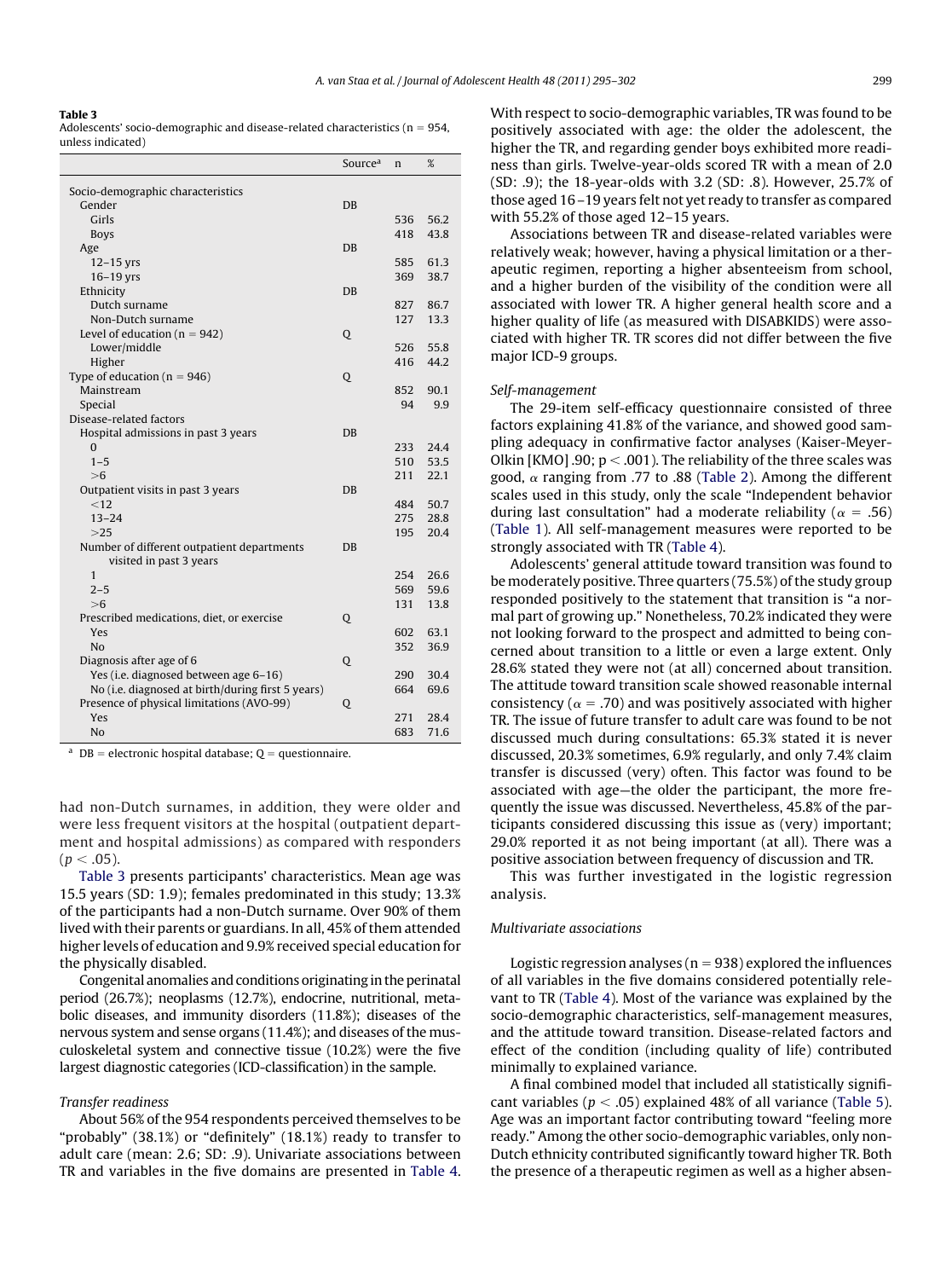<span id="page-5-0"></span>Univariate and multivariate<sup>a</sup> associations of variables in five domains with transfer readiness ( $n = 938$ )

| Variable                                                           | Univariate analysis |               | Multivariate logistic regression analysis |               |          |
|--------------------------------------------------------------------|---------------------|---------------|-------------------------------------------|---------------|----------|
|                                                                    | <b>OR</b>           | 95% CI        | $OR^b$                                    | 95% CI        | $R^2$    |
| Socio-demographic characteristics                                  |                     |               |                                           |               | $.19***$ |
| Gender (male)                                                      | 1.25                | $.96 - 1.62$  | $1.46***$                                 | $1.10 - 1.94$ |          |
| Age                                                                | $1.49***$           | $1.38 - 1.61$ | $1.53***$                                 | $1.42 - 1.66$ |          |
| Educational level (high)                                           | 1.22                | $.94 - 1.58$  | 1.27                                      | $.95 - 1.70$  |          |
| Type of education (special)                                        | $.56***$            | $.36 - .86$   | $.51**$                                   | $.31 - .83$   |          |
| Non-Dutch surname                                                  | 1.35                | $.91 - 2.00$  | $1.72*$                                   | $1.12 - 2.62$ |          |
| Disease-related factors                                            |                     |               |                                           |               | $.03*$   |
| Hospital admissions in past 3 years                                | .99                 | $.97 - 1.00$  | .99                                       | $.98 - 1.01$  |          |
| Outpatient visits in past 3 years                                  | .99                 | $.99 - 1.00$  | 1.00                                      | $.98 - 1.01$  |          |
| Number of different outpatient departments visited in past 3 years | .97                 | $.92 - 1.03$  | 1.02                                      | $.94 - 1.11$  |          |
| Prescribed medications, diet, or exercise                          | $.63***$            | $.48 - .82$   | $.67***$                                  | $.51 - .82$   |          |
| Diagnosis after age of 6                                           | 1.16                | $.88 - 1.54$  | 1.21                                      | $.91 - 1.61$  |          |
| Presence of physical limitations (AVO-99)                          | $.68***$            | $.51 - .90$   | .76                                       | $.56 - 1.02$  |          |
| Effect of condition                                                |                     |               |                                           |               | $.04***$ |
| School/work absenteeism due to illness                             | $.74***$            | $.64 - .86$   | $.81***$                                  | $.69 - .94$   |          |
| Burden of visibility of condition                                  | $.88***$            | $.83 - .94$   | $.92*$                                    | $.85 - .98$   |          |
| General health score                                               | $1.25***$           | $1.09 - 1.43$ | 1.12                                      | $.96 - 1.31$  |          |
| KIDSCREEN-10 (general health-related quality of life)              | 1.01                | $1.00 - 1.01$ | 1.00                                      | $.99 - 1.00$  |          |
| DISABKIDS-Short Form (impact of disease on well-being)             | $1.02**$            | $1.01 - 1.02$ | 1.01                                      | $.99 - 1.02$  |          |
| Self-management                                                    |                     |               |                                           |               | $.24***$ |
| Self-efficacy in coping with condition                             | $1.07***$           | $1.04 - 1.11$ | 1.00                                      | $.96 - 1.04$  |          |
| Self-efficacy in knowledge of condition                            | $1.10***$           | $1.07 - 1.13$ | 1.01                                      | $.97 - 1.04$  |          |
| Self-efficacy in skills for independent hospital visits            | $1.16***$           | $1.13 - 1.20$ | $1.11***$                                 | $1.08 - 1.15$ |          |
| Independent behavior during last consultation                      | $1.39***$           | $1.27 - 1.53$ | 1.05                                      | $.94 - 1.18$  |          |
| General score of independence during consultations                 | $1.49***$           | $1.38 - 1.61$ | $1.27***$                                 | $1.16 - 1.38$ |          |
| Attitude toward transition                                         |                     |               |                                           |               | $.30***$ |
| Attitude toward transition                                         | $1.32***$           | $1.26 - 1.39$ | $1.35***$                                 | $1.28 - 1.42$ |          |
| Transition of care often discussed during consultations            | $1.78***$           | $1.51 - 2.11$ | $1.92***$                                 | $1.60 - 2.30$ |          |
| Importance of discussing transitional care during consultations    | 1.01                | $.91 - 1.13$  | 1.03                                      | $.91 - 1.17$  |          |

OR = odds ratio; CI = confidence interval;  $R^2$  = explained variance by Nagelkerke *R*-square test.

 $p < .05$ 

 $p < .01$ 

\*\*\*  $p < .001$ 

<sup>a</sup> The multivariate analyses were conducted for each domain separately. The multivariate models only included the variables listed in each domain.

**b** Adjusted for the variables in the domain only.

teeism because of illness contributed toward lower TR; other disease-related variables did not contribute toward TR. More self-efficacy skills for independent behavior in the hospital and a higher score of general independence during consultations contributed toward a higher TR. Having a more positive attitude toward transition and reporting more discussions about transfer during consultations were also significantly associated with higher TR.

As our analyses involved concepts that may be interrelated, we checked for multi-collinearity. In all models of the multivariate analysis, the VIF was never higher than 2.24. In the combined model, VIF ranged from 1.00 to 1.59, confirming that collinearity is not a problem.

## **Discussion**

This study investigated factors that might be associated with perception of being ready to transfer to adult care. Age proved to be an important factor in this sense, whereas other sociodemographic variables and disease-related factors (including quality of life) did not prove to be important. Moreover, adolescents' attitude toward transition and their level of self-efficacy in managing day-to-day self-care and in hospital consultations were strongly associated with TR.

Similar to our study, other studies have also reported that TR is positively influenced after reaching a certain age [\[3,12\]](#page-7-0). Moreover, as seen in our study, Lutz Stehl [\[34\]](#page-7-0) also reported no significant association between other demographic and disease variables and adolescent-rated readiness. McPherson et al. [\[16\]](#page-7-0), however, found that severity of disease had a negative effect on patients' interest in transition and anticipated difficulty of transfer.

The fact that disease-related variables are not related to TR in our study may support the idea that transition issues are not unique to any disease process, but are instead universal among all those growing up with special health care needs [\[21\]](#page-7-0). Similar to other studies, our adolescents were moderately concerned about the forthcoming transition [\[24,35\]](#page-7-0). This study also supports the idea that health care professionals may facilitate TR by paying more attention to transition preparation [\[6,10\]](#page-7-0).

The pivotal importance of adolescents being self-efficacious in managing consultations for TR is in line with other studies [\[36–38\]](#page-7-0) and recommendations [\[4\]](#page-7-0). Because we used general measures to assess self-efficacy, we could not establish correlations between TR and self-efficacy related to treatment regimen, but a study on diabetes found self-efficacy to be an important predictor of self-care behavior and clinical outcomes [\[13\]](#page-7-0). Moreover, in a 3-year follow-up study of adolescents with sickle cell disease, self-efficacy in disease management predicted whether the individual would remain in care after transfer to adult care [\[39\]](#page-7-0). We expected that self-efficacy related to competencies in everyday self-management would have a strong association with TR.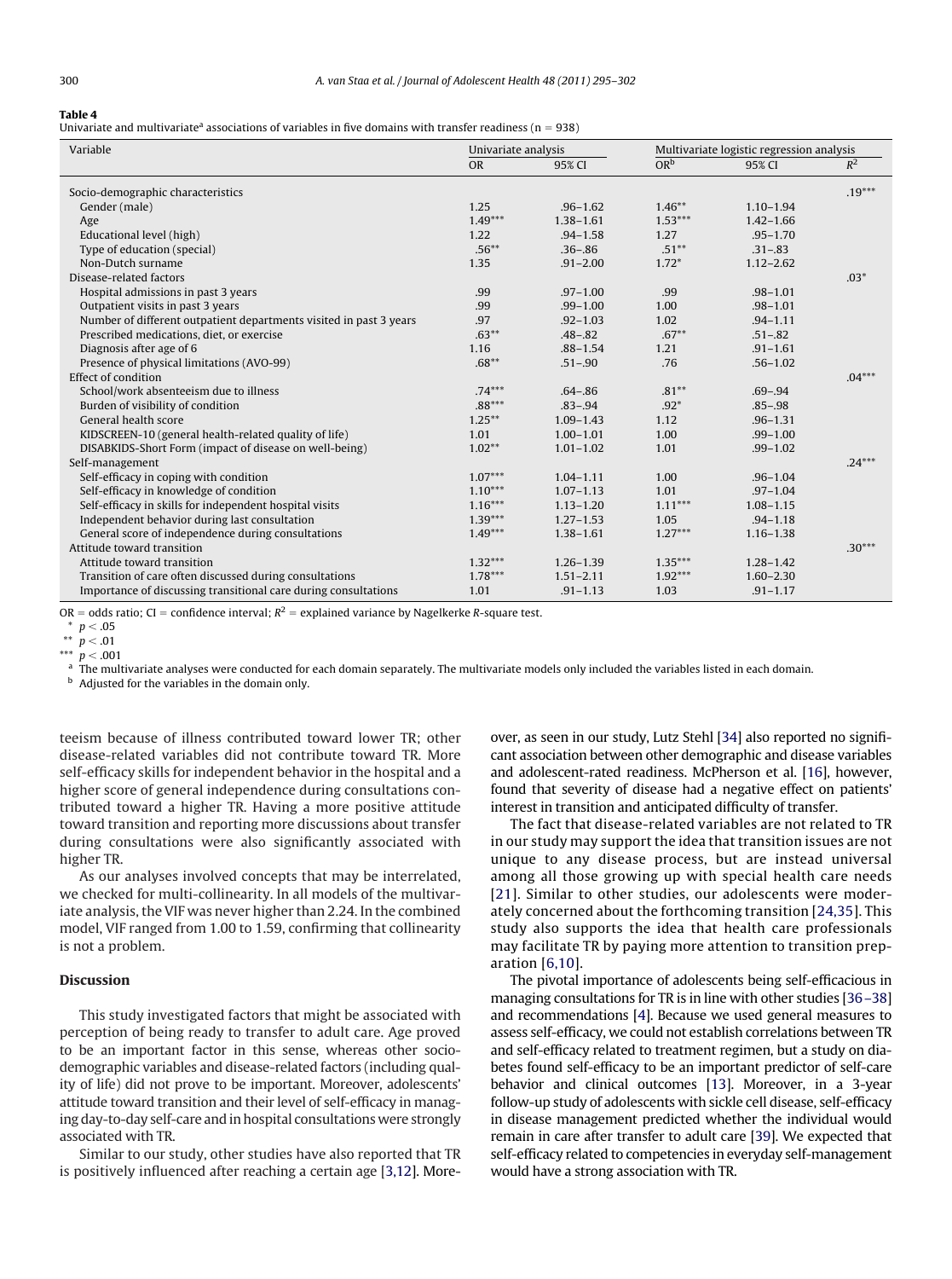<span id="page-6-0"></span>Combined model in logistic regression analysis with transfer readiness; including all variables significant at  $p < .05$  in [Table 4](#page-5-0) (n = 938)

| Variable                                                   | Adjusted <sup>a</sup><br>0 <sub>R</sub> | 95% CI        | $R^2$    |
|------------------------------------------------------------|-----------------------------------------|---------------|----------|
| Combined model                                             |                                         |               | $.48***$ |
| Gender (male)                                              | .78                                     | $.55 - 1.11$  |          |
| Age                                                        | $1.43***$                               | 1.29-1.59     |          |
| Type of education (special)                                | .84                                     | $.46 - 1.52$  |          |
| Non-Dutch surname                                          | $1.66*$                                 | $1.01 - 2.73$ |          |
| Prescribed medications, diet, or exercise                  | $.70*$                                  | $.49 - 1.00$  |          |
| School/work absenteeism due to illness                     | $.80*$                                  | $.66 - .96$   |          |
| Burden of visibility of condition                          | .95                                     | $.88 - 1.03$  |          |
| Self-efficacy in skills for independent<br>hospital visits | $1.07***$                               | $1.03 - 1.10$ |          |
| General score of independence during<br>consultations      | $1.25***$                               | $1.14 - 1.38$ |          |
| Attitude toward transition                                 | $1.36***$                               | $1.28 - 1.44$ |          |
| Transition of care often discussed during<br>consultations | $1.56***$                               | 1.26-1.92     |          |

 $OR = odds ratio$ ;  $CI = confidence interval$ ;  $R^2 = explained$  variance by Nagelkerke *R*<sup>2</sup> test.

 $*$   $p < .05$ 

\*\*\*  $p < .001$ 

<sup>a</sup> Adjusted for all variables listed in the table.

# *Strengths and limitations*

This study gave voice to a large sample of adolescents with a wide range of chronic conditions and yielded valuable information regarding their perceived readiness to transfer of care. The sample was heterogeneous with respect to congenital and acquired conditions, and age. The sample had its origin from the largest university hospital in the Netherlands, which includes all major pediatric subspecialties. However, the very fact that the study sample included adolescents with a wide range of chronic conditions made it impossible to explore relations between TR and specific conditions or disease severity.

The nonresponse rate in this broad sample was fairly high (64%), probably because candidates were approached through an impersonal letter and were asked to access the questionnaire on the Internet. From the returned response postcards, it appeared that many adolescents did not consider themselves as chronically ill. This may be because of knowledge deficits regarding the nature of their condition, but it may also reflect lay views on when you are considered to be "ill" and on the importance of "being normal." The fact that nonresponders were less frequent hospital visitors than responders may imply that they represent a healthier population, although it may also indicate no-show. The nonresponse analysis revealed that, notably, older adolescents, boys, and adolescents with non-Dutch surnames were underrepresented in the sample. This might have affected the outcomes, considering that TR was associated with age and ethnicity. It is impossible, however, to tell in what way.

Most of the measurement scales were newly designed for the purpose of this study. The internal reliability of each of the new scales was within the range of reasonable to good, but further validation is warranted. Several concepts, including the main outcome variable, were made on the basis of single questions, thereby limiting reliability.

Choosing a nondisease-specific sample limited the inclusion of more specific self-management measures related to selfefficacy and actual self-management of day-to-day therapy, as more than one-third of the total sample did not have a therapeutic regimen. A generic and a disease-specific approach, each is known to have their own value [\[20\]](#page-7-0).

Although self-report is useful for collecting information on perceived readiness, this method cannot fully capture the complex range of actual behaviors that characterize selfmanagement and transition readiness. A partial solution could be found in comparing adolescent self-report of readiness with the perspectives of parents or health care providers, and to assess adolescents' actual knowledge of the transitional process. McPherson et al. [\[16\]](#page-7-0) found that adolescents with sickle cell disease knew little about the basic steps involve in the transition to adult-oriented care.

## *Recommendations for further research*

The final multivariate model has indicated relevant factors explaining the readiness felt by the adolescents, but it requires further investigation. Future studies should include measures on adolescent development and self-management related to treatment regimen. Also, use of transition readiness assessment instruments deserves scientific evaluation [\[15\]](#page-7-0), as it is not known whether these have any predictive value for a successful transition.

# *Clinical implications*

To enhance TR, health care providers should focus on improving adolescents' competency and behavioral skills [\[12\]](#page-7-0), without failing to enhance and assess adolescents' knowledge of their condition and treatment. Introducing independent visits, that is, without the parents present, when the time is ripe, is a powerful strategy to prepare adolescents for transition and to assess selfmanagement [\[1,10,37,38\]](#page-7-0). A timely start and greater attention to transitional care issues during consultations may help to instigate more positive attitudes in young adolescents and parents toward transition and may also increase TR [\[11,40\]](#page-7-0). Adolescents may overrate their readiness for transfer, but might later be confident of being ready to transfer after receiving appropriate instruction and support. Formulating self-management assessments and individual transition plans could really make a difference [\[4,38\]](#page-7-0).

This study also demonstrates that young people with any chronic illness have many aspects in common [\[21\]](#page-7-0), thereby supporting the implementation of generic transition readiness assessments such as the new Transition Readiness Assessment Questionnaire (TRAQ) [\[15\]](#page-7-0).

# **Conclusion**

Apart from age, adolescents' attitude toward transition, and their level of self-efficacy in managing day-to-day self-care and hospital consultations seem to be the keystones to TR. Strengthening adolescents' independence and self-management competencies, combined with early preparation and repeated discussions about the forthcoming transition, seems to be a useful strategy in increasing adolescents' readiness to transfer.

#### **Acknowledgments**

This work was supported by a grant from the Dutch charity foundation Kinderpostzegels (no. 23764/1/4). The authors thank all young people who participated in the study. They also thank all members of the advisory board, who provided advice at all